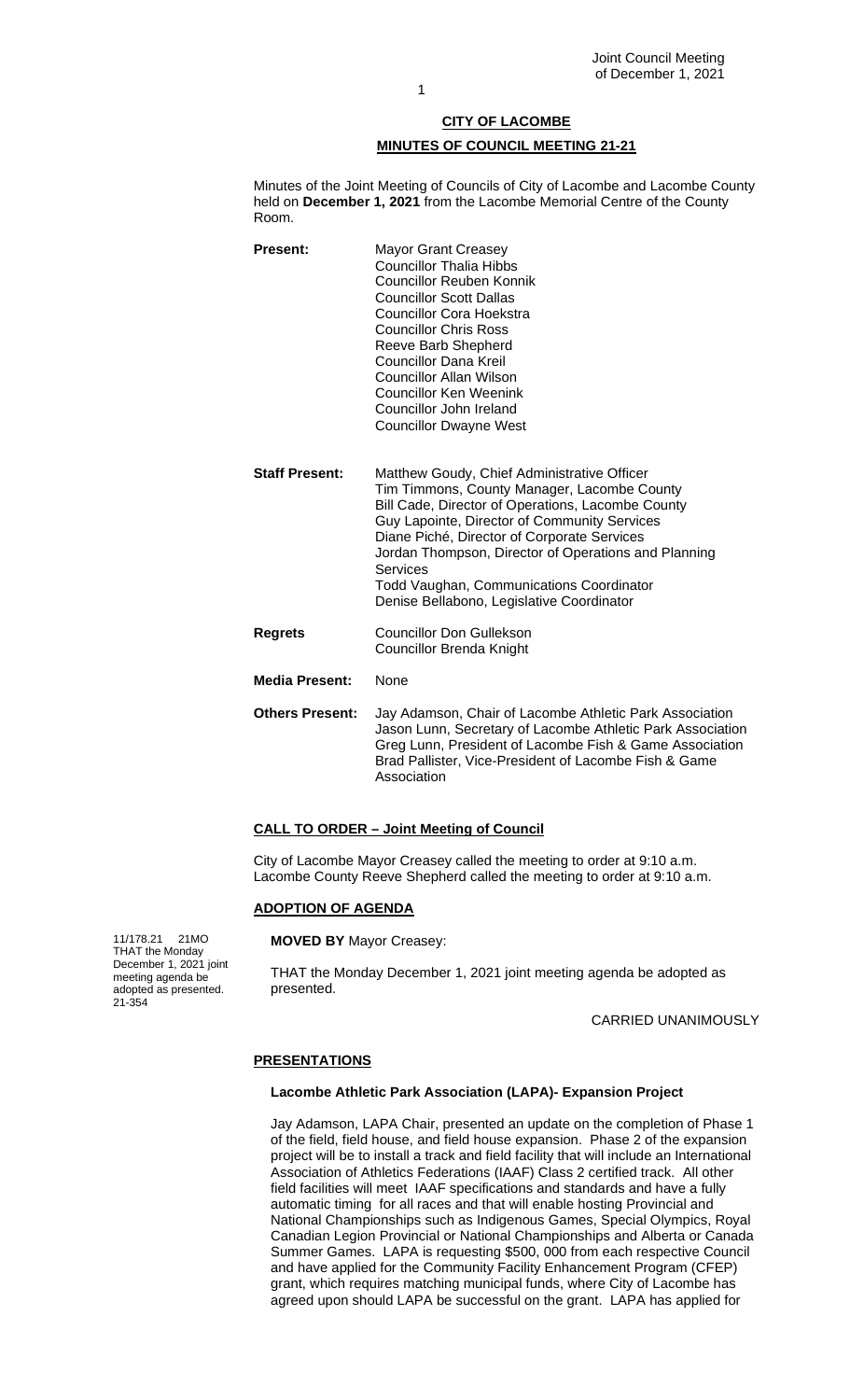the Canadian Community Revitalization Fund and is currently being reviewed for an approval of \$750,000 of funding. There is an active marketing campaign for the track and field expansion with other marketing tactics through sponsorship, fund raisers and donations. Track and Field facilities will be for community use and exercise and schools within Lacombe and Lacombe County will be able to book and use the track without cost during school hours.

**MOVED BY** Councillor Ross:

THAT City of Lacombe Council accept the presentation of the Lacombe Athletic Park Association Expansion Project as information.

**MOVED BY** Councillor West:

CARRIED UNANIMOUSLY

THAT Lacombe County Council accept the presentation of the Lacombe Athletic Park Association Expansion Project as information.

CARRIED UNANIMOUSLY

*Councillor Hibbs left the meeting at 9:47a.m.*

 $\mathfrak{p}$ 

## **Lacombe Fish & Game Association (LFGA) –Fishpond Accessible Dock**

Brad Pallister, LFGA Vice-President, presented a proposal for a more accessible dock at Len Thompson Pond. LFGA brought three options for consideration along with an update on fish stocking and improvements made over the past few years and informing Council of a 30% increase in fishing license in 2020. Each option would create an environment that is equally accessible, functional, and structured for everybody. In the province of Alberta, there is only one other dock that the Alberta Conservation Association knows of that is accessible and the current dock at Len Thompson is in need of replacement. The options for the new dock would be more accessible, larger to accommodate the volume of users, less maintenance, safer and a potential landmark to compliment the World's Largest Lure. Option 1 is a typical floating dock, option 2 is larger floating dock, safer, more accessible, and has more landmark potential, and option 3 is a copy of option 2 with an expansion added that allows to get farther out into the pond. Funding for option 2 and 3 would allow to grow on a facility that has become important to the citizens of Lacombe, Lacombe County and to its tourism. The installation of the dock would be done in the winter months, with a timeline of two months to complete. Funding from the City of Lacombe and Lacombe County would help in getting option 2 or option 3, the more impressive, more attractive, and longer lasting facility.

**MOVED BY** Councillor Konnik:

**MOVED BY** Councillor Ireland:

THAT City of Lacombe Council accept the presentation of the Lacombe Fish & Game Association update and proposal as information.

CARRIED UNANIMOUSLY

THAT Lacombe County Council accept the presentation of the Lacombe Fish & Game Association update and proposal as information.

CARRIED UNANIMOUSLY

## **ADJOURNMENT**

**MOVED BY** Councillor Weenink:

THAT the meeting be adjourned at 10:28 AM.

CARRIED UNANIMOUSLY

75/711.02 21MO THAT City of Lacombe Council accept the presentation of the Lacombe Athletic Park Association Expansion Project as information. 21-355

75/711.03 21MO THAT City of Lacombe Council accept the presentation of the Lacombe Fish & Game Association update and proposal as information. 21-356

11/177.69 21MO Adjournment 21-357

> \_\_\_\_\_\_\_\_\_\_\_\_\_\_\_\_\_\_\_\_\_\_\_\_ Mayor